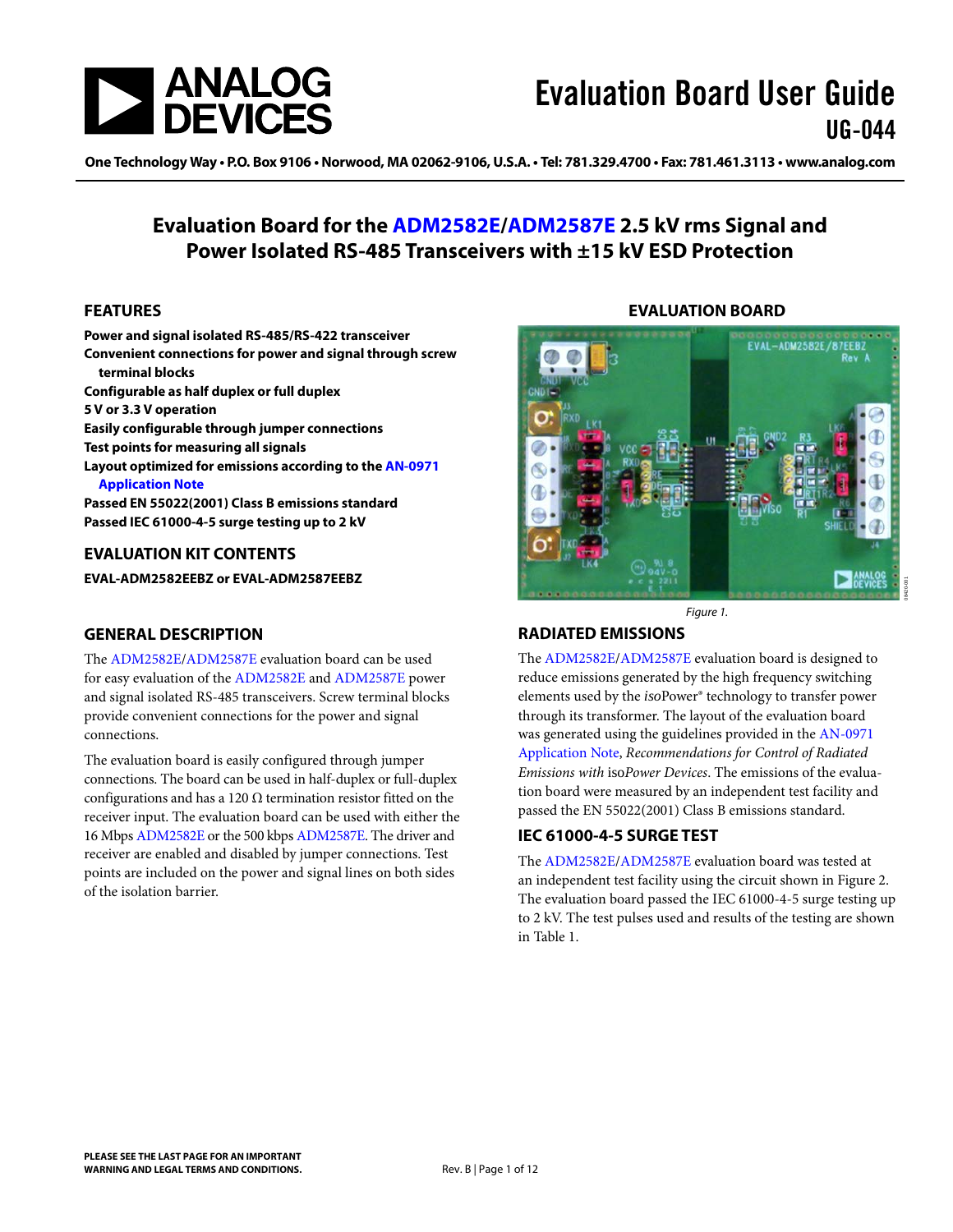## TABLE OF CONTENTS

#### <span id="page-1-0"></span>**REVISION HISTORY**

#### **5/12—Rev. A to Rev. B**

| Changes to User Guide Title, Features Section, and        |  |
|-----------------------------------------------------------|--|
|                                                           |  |
|                                                           |  |
|                                                           |  |
| Changes to Decoupling and Reservoir Capacitors Section  5 |  |
|                                                           |  |
|                                                           |  |
| Moved Assembly Drawings and Board Layout Section  7       |  |
|                                                           |  |

| Termination and Pull-Up/Pull-Down Resistors 5 |  |
|-----------------------------------------------|--|
|                                               |  |
|                                               |  |
|                                               |  |
|                                               |  |
|                                               |  |
|                                               |  |
|                                               |  |

#### **10/11—Rev. 0 to Rev. A**

| Changes to User Guide Title, Features Section, and Figure 1  1 |
|----------------------------------------------------------------|
| Added Evaluation Kit Contents Section and IEC61000-4-5         |
|                                                                |
| Added IEC61000-4-5 Surge Test Circuit and Results Section,     |
| Figure 2, and Table 1; Renumbered Sequentially3                |
|                                                                |
| Changes to LK14 Description and Image Columns, Table 28        |
| Added Termination and Pull-Up/Pull-Down Resistors Section  9   |
| Changes to Decoupling and Reservoir Capacitors Section 9       |
| Added Ordering Guide Section, Bill of Materials Section,       |
|                                                                |
|                                                                |

**11/09—Revision 0: Initial Version**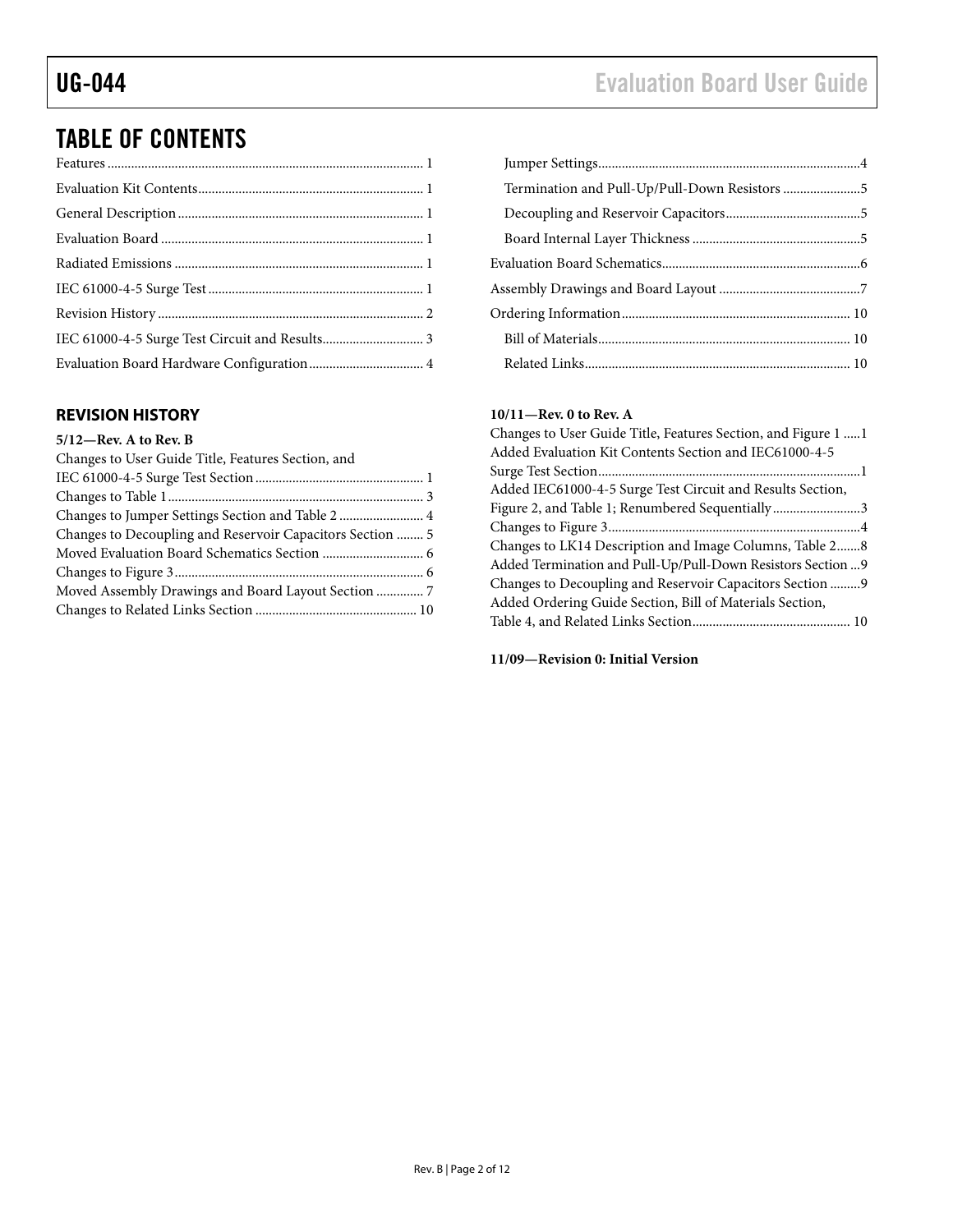## <span id="page-2-2"></span>IEC 61000-4-5 SURGE TEST CIRCUIT AND RESULTS



Figure 2. Block Diagram of the IEC 61000-4-5 Surge Test on the [ADM2582E/](http://www.analog.com/ADM2582E)[ADM2587E E](http://www.analog.com/ADM2587E)valuation Board

#### <span id="page-2-1"></span><span id="page-2-0"></span>**Table 1. Results of Surge Test to EN 61000-4-5, Passed Up to 2 kV (Test Report Available on Request at [transceivers@analog.com\)](mailto:transceivers@analog.com)**

| Voltage (V) | Polarity | <b>Number of Pulses</b> | Result |
|-------------|----------|-------------------------|--------|
| 260         |          |                         | Passed |
| 2000        |          |                         | Passed |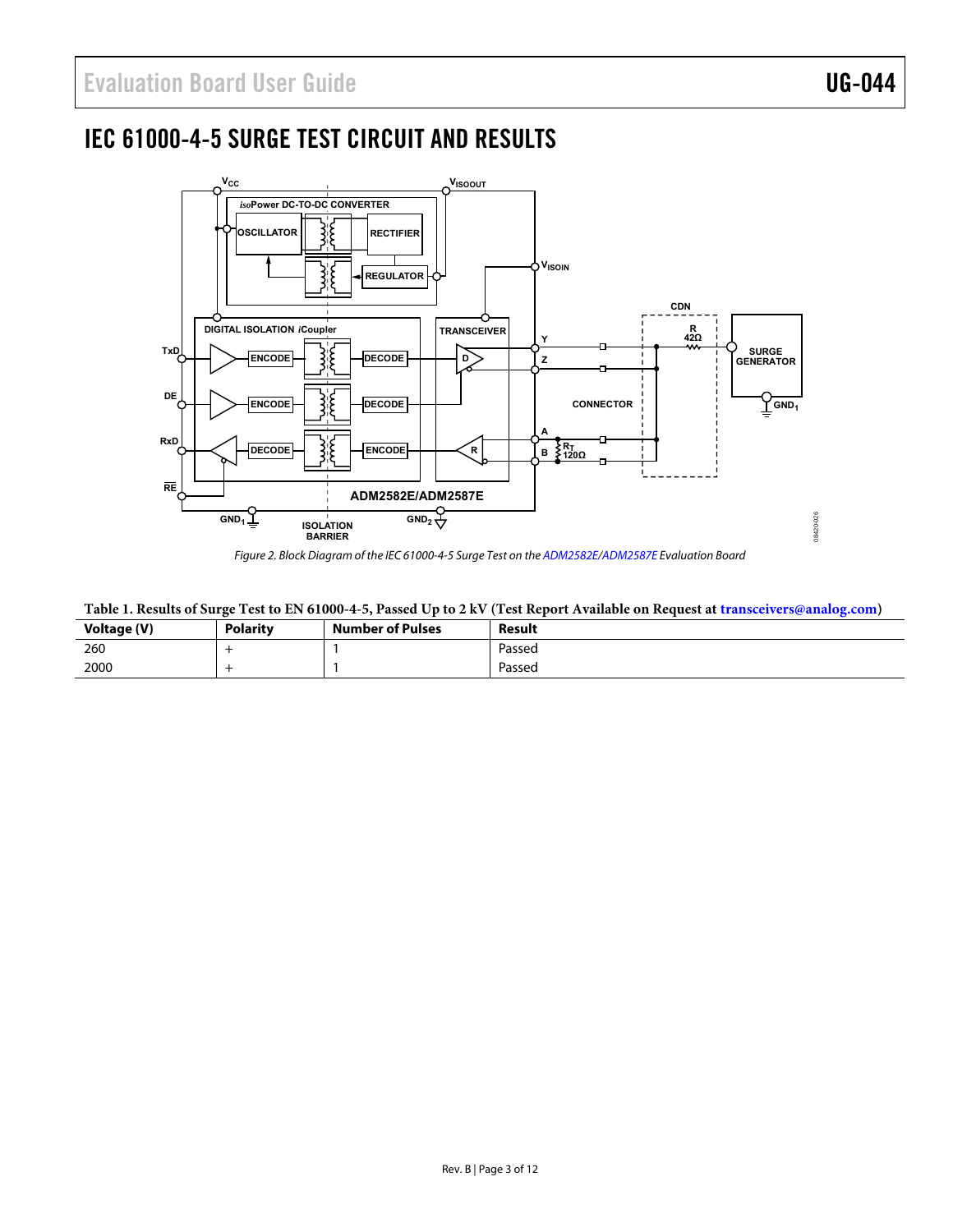## <span id="page-3-0"></span>EVALUATION BOARD HARDWARE CONFIGURATION **JUMPER SETTINGS**

<span id="page-3-1"></span>The inputs to the [ADM2582E](http://www.analog.com/ADM2582E)[/ADM2587E](http://www.analog.com/ADM2587E) can be configured using the jumpers on the evaluation board (see [Table 2\)](#page-3-2). Note that multiple jumper blocks should not be placed on LK1 to LK4 because the input sources may be shorted together.

For each link, a single jumper block can be moved from one position to another, as specified in [Table 2.](#page-3-2) In addition, if LK14 is closed to connect DE and RE, either LK2 or LK3 should be free of any jumpers to avoid shorting two input sources together.

#### <span id="page-3-2"></span>**Table 2. Jumper Configuration**

| Link            | <b>Connection</b> | <b>Description</b>                                                                                                                                                                                                                                                                                                                                                                                                                      | Image                                                                     |
|-----------------|-------------------|-----------------------------------------------------------------------------------------------------------------------------------------------------------------------------------------------------------------------------------------------------------------------------------------------------------------------------------------------------------------------------------------------------------------------------------------|---------------------------------------------------------------------------|
| LK1             | A                 | Connects the receiver output (RxD) of the ADM2582E/ADM2587E to the J3 connector.                                                                                                                                                                                                                                                                                                                                                        | $\circ$ $\circ$ A<br>$\overline{\circ}$ $\overline{\circ}$ B              |
|                 | B                 | Connects the receiver output (RxD) of the ADM2582E/ADM2587E to the J8-1 terminal block connector.                                                                                                                                                                                                                                                                                                                                       | O O A<br>∣⊙ ிв                                                            |
| LK <sub>2</sub> | A                 | Connects the receiver enable input ( $\overline{RE}$ ) of the ADM2582E/ADM2587E to V <sub>cc</sub> . This setting disables the<br>receiver.                                                                                                                                                                                                                                                                                             |                                                                           |
|                 | B                 | Connects the receiver enable input (RE) of the ADM2582E/ADM2587E to GND <sub>1</sub> . This setting enables the<br>receiver.                                                                                                                                                                                                                                                                                                            | O O A<br>$\circ$ $\circ$ B<br>$\circ$ $\circ$ $\circ$                     |
|                 | C                 | Connects the receiver enable input (RE) of the ADM2582E/ADM2587E to the J8-2 terminal block<br>connector.                                                                                                                                                                                                                                                                                                                               | O O A<br>$O$ $O$ $B$<br>$\circ$ $\circ$ $\circ$                           |
| LK3             | A                 | Connects the driver enable input (DE) of the ADM2582E/ADM2587E to Vcc. This setting enables the<br>driver.                                                                                                                                                                                                                                                                                                                              | $\overline{O}$ $\overline{O}$ A<br>$O$ $O$ $B$<br>$\circ$ $\circ$ $\circ$ |
|                 | B                 | Connects the driver enable input (DE) of the ADM2582E/ADM2587E to GND <sub>1</sub> . This setting disables the<br>driver.                                                                                                                                                                                                                                                                                                               | O O A<br>$\circ$ $\circ$ B<br>$\circ$ $\circ$ $\circ$                     |
|                 | C                 | Connects the driver enable input (DE) of the ADM2582E/ADM2587E to the J8-3 terminal block<br>connector.                                                                                                                                                                                                                                                                                                                                 | O O A<br>$O$ $O$ $B$<br>$\overline{\circ}$ $\circ$                        |
| LK4             | A                 | Connects the driver input (TxD) of the ADM2582E/ADM2587E to the J8-4 terminal block connector.                                                                                                                                                                                                                                                                                                                                          | $\overline{\circ}$ ola<br>$\overline{\circ}$ $\overline{\circ}$ B         |
|                 | B                 | Connects the driver input (TxD) of the ADM2582E/ADM2587E to the J2 connector.                                                                                                                                                                                                                                                                                                                                                           | O O A<br>$\circ$ $\circ$ B                                                |
| LK <sub>5</sub> | Closed            | Connects the ADM2582E/ADM2587E Receiver Input A to Driver Output Y. When LK5 and LK6 are both<br>closed, the evaluation board is configured for half-duplex operation.                                                                                                                                                                                                                                                                  | $\boxed{0}$ $\boxed{0}$ LK5                                               |
|                 | Open              | When LK5 and LK6 are both open, the evaluation board is configured for full-duplex operation.                                                                                                                                                                                                                                                                                                                                           | O O LK5                                                                   |
| LK6             | Closed            | Connects the ADM2582E/ADM2587E Receiver Input B to Driver Output Z. When LK5 and LK6 are both<br>closed, the evaluation board is configured for half-duplex operation.                                                                                                                                                                                                                                                                  | $\circ$ $\circ$ LK6                                                       |
|                 | Open              | When LK5 and LK6 are both open, the evaluation board is configured for full-duplex operation.                                                                                                                                                                                                                                                                                                                                           | O O LK6                                                                   |
| <b>LK14</b>     | Closed            | Connects the driver enable input (DE) of the ADM2582E/ADM2587E to the receiver enable input (RE);<br>that is, the input for both DE and RE is set by LK3 (when LK2 is left open). This setting ensures that when<br>the driver is enabled, the receiver is disabled, or that when the driver is disabled, the receiver is enabled.<br>Note: leave either LK2 or LK3 open in all positions to avoid shorting two input sources together. | $\boxed{0}$ $\boxed{0}$ LK14<br>O O A LK2<br>$O$ $O$ $B$<br>00C           |
|                 | Open              | Disconnects the driver enable input (DE) of the ADM2582E/ADM2587E from the receiver enable input<br>(RE) of the ADM2582E/ADM2587E.                                                                                                                                                                                                                                                                                                      | O O LK14                                                                  |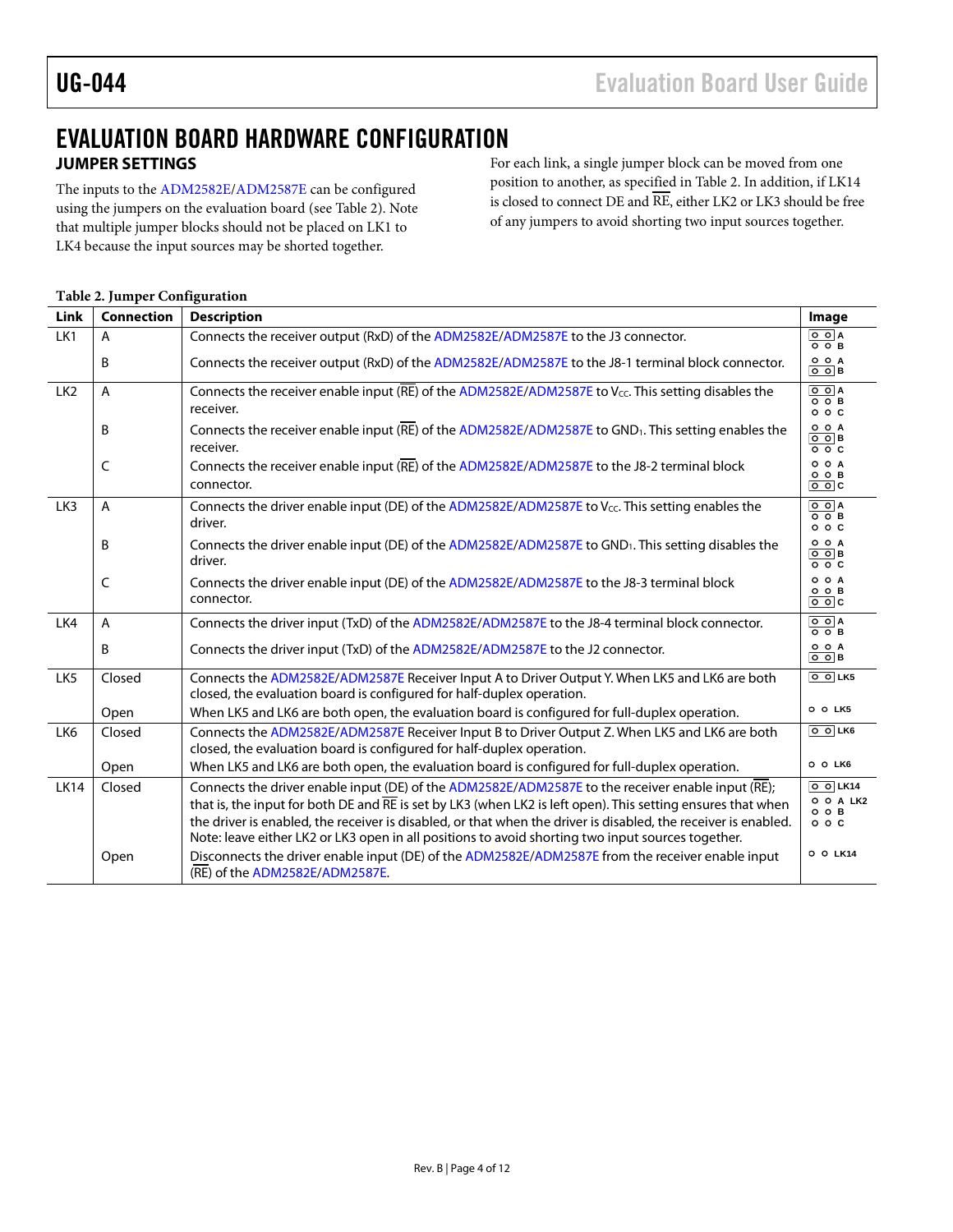#### <span id="page-4-0"></span>**TERMINATION AND PULL-UP/PULL-DOWN RESISTORS**

The evaluation board includes the RT and RT1 footprints for fitting termination resistors between the A and B receiver inputs and the Y and Z driver outputs. By default, the board is fitted with a 120  $\Omega$  resistor, RT, between A and B. This resistor should be removed if the board is connected to a bus that is already terminated at both ends. For more information about proper termination, see th[e AN-960 Application Note,](http://www.analog.com/AN-960) *RS-485/RS-422 Circuit Implementation Guide*.

Although th[e ADM2582E](http://www.analog.com/ADM2582E)[/ADM2587E](http://www.analog.com/ADM2587E) have a built-in receiver fail-safe for the bus idle condition, there are footprints on the evaluation board for fitting the R3 and R1 pull-up resistors to VISO on A and Y, as well as the R4 and R2 pull-down resistors to GND2 on B and Z. These resistors can be fitted if the user is connecting to other parts that require such external biasing resistors on the bus. The exact value required for a 200 mV minimum differential voltage in the bus idle condition depends on the supply voltage (for example, 960 Ω for 3.3 V and 1440 Ω for 5 V). For more information about the bus idle fail-safe, see th[e AN-960](http://www.analog.com/AN-960)  [Application Note,](http://www.analog.com/AN-960) *RS-485/RS-422 Circuit Implementation Guide*.

#### <span id="page-4-1"></span>**DECOUPLING AND RESERVOIR CAPACITORS**

The evaluation board uses the following decoupling and reservoir capacitors:

- On the logic side of the board, the C1 and C2 capacitors should be 100 nF and 10  $\mu$ F ceramic capacitors, respectively, and the C4 and C6 capacitors should be 10 nF and 100 nF ceramic capacitors, respectively.
- On the bus side of the board, the C5 and C8 capacitors should be 100 nF and 10  $\mu$ F ceramic capacitors, respectively, and the C7 and C9 capacitors should be 100 nF and 10 nF ceramic capacitors, respectively.

#### <span id="page-4-2"></span>**BOARD INTERNAL LAYER THICKNESS**

The [ADM2582E](http://www.analog.com/ADM2582E)[/ADM2587E](http://www.analog.com/ADM2587E) evaluation board consists of six layers with four internal layers. The spacing between the internal board layers was chosen as specified in [Table 3](#page-4-3) to maximize the stitching capacitance on the board.

#### <span id="page-4-3"></span>**Table 3. Spacing Between Layers of the Evaluation Board**

| Layers   | <b>Space Between Layers (mm)</b> |
|----------|----------------------------------|
| 1 to $2$ | 0.1016                           |
| $2$ to 3 | 0.2032                           |
| $3$ to 4 | 0.2032                           |
| 4 to 5   | 0.2032                           |
| $5$ to 6 | 0.1016                           |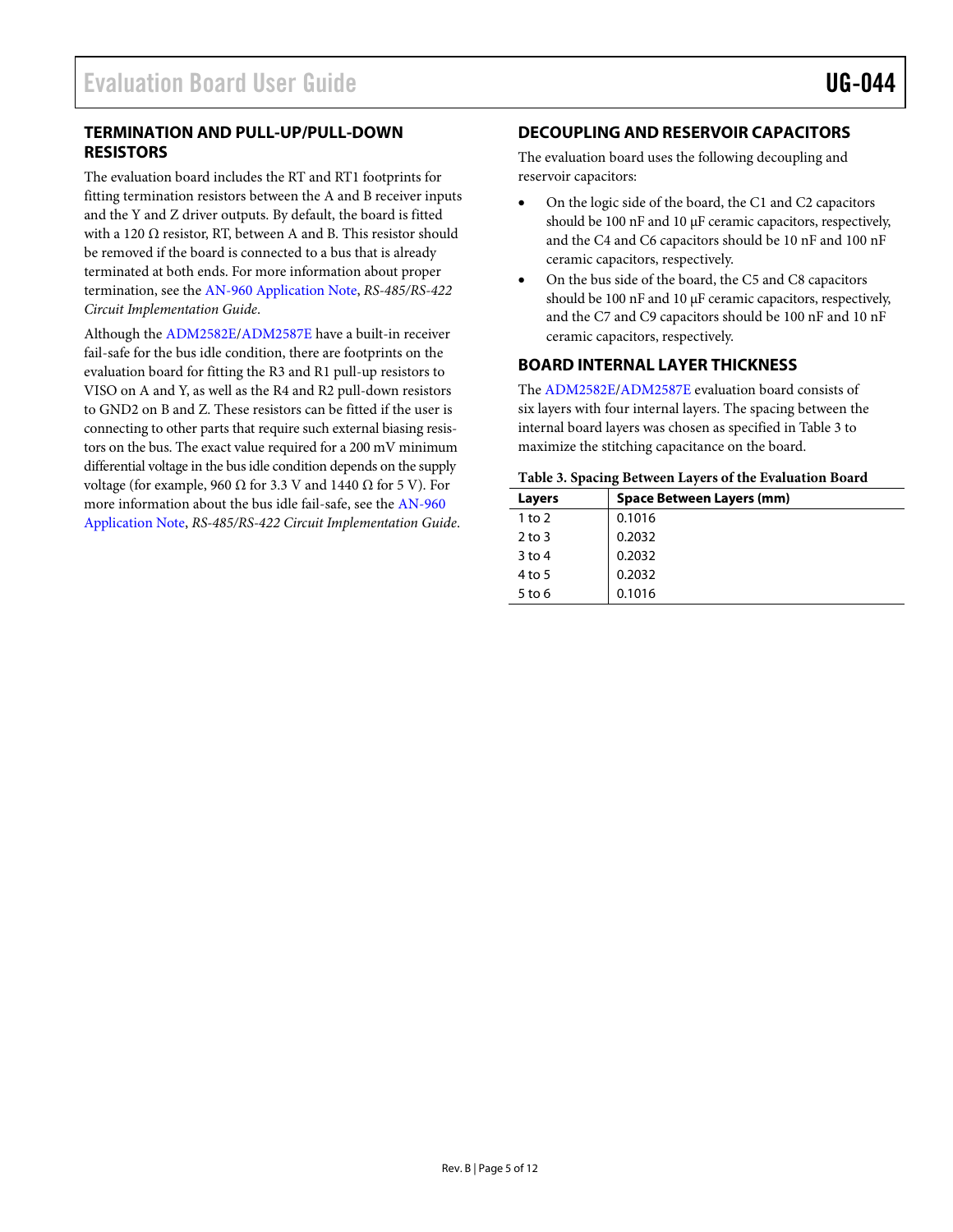## <span id="page-5-0"></span>EVALUATION BOARD SCHEMATICS



*Figure 3. Schematics of th[e ADM2582E/](http://www.analog.com/ADM2582E)[ADM2587E](http://www.analog.com/ADM2587E) Evaluation Board*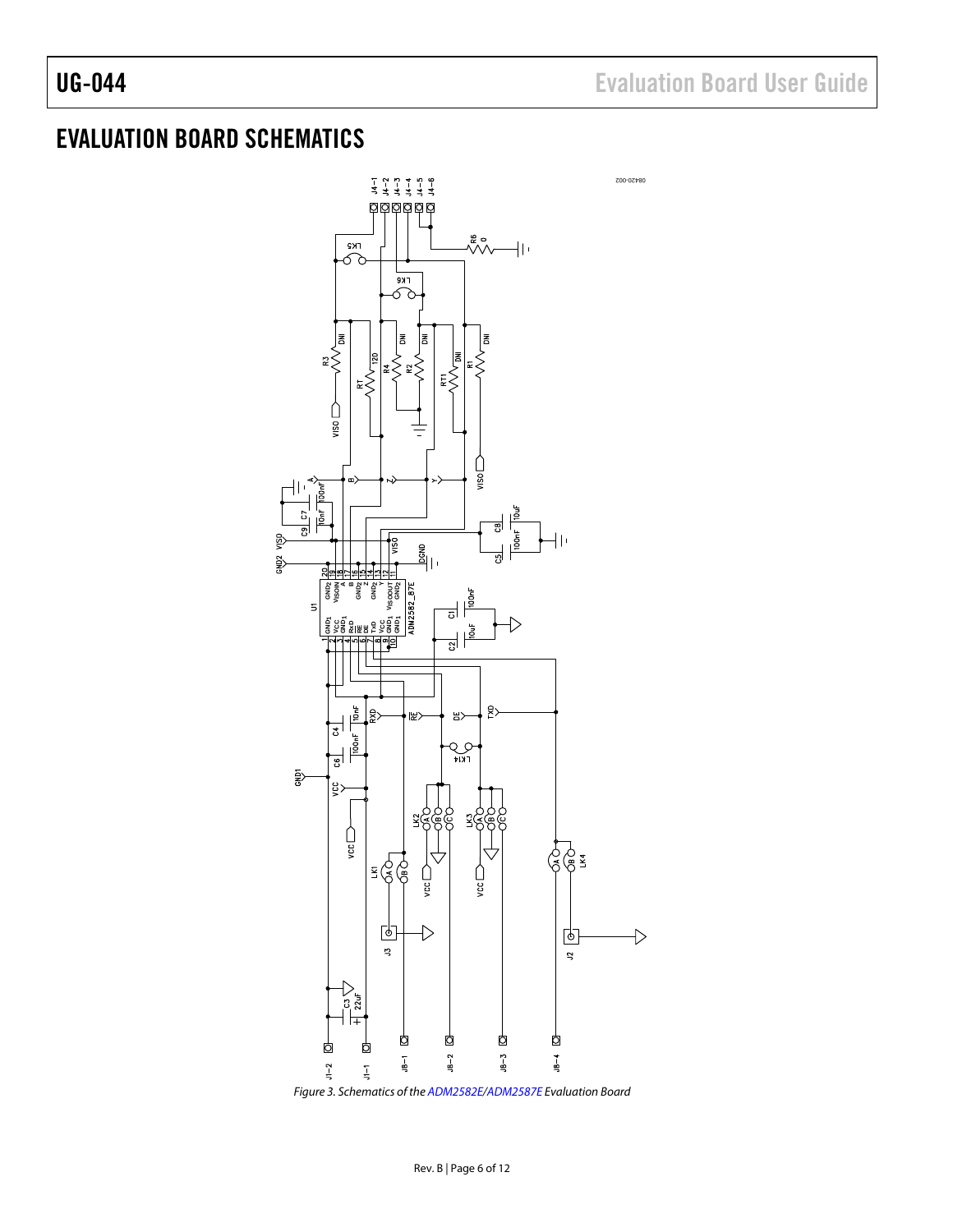## <span id="page-6-0"></span>ASSEMBLY DRAWINGS AND BOARD LAYOUT



*Figure 4. Top Layer*



*Figure 5. Silkscreen*



*Figure 6. Internal Layer 2*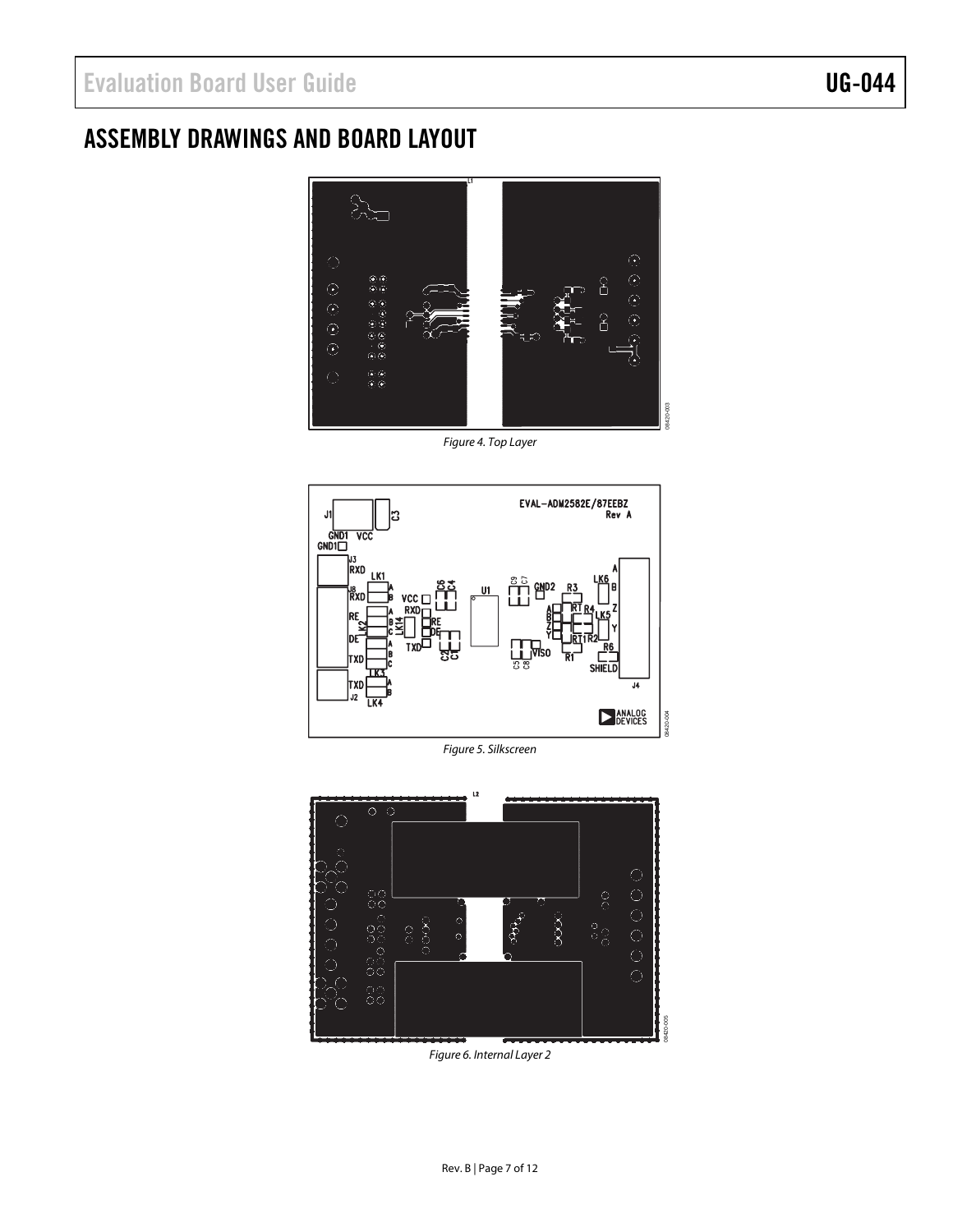

*Figure 9. Internal Layer 5*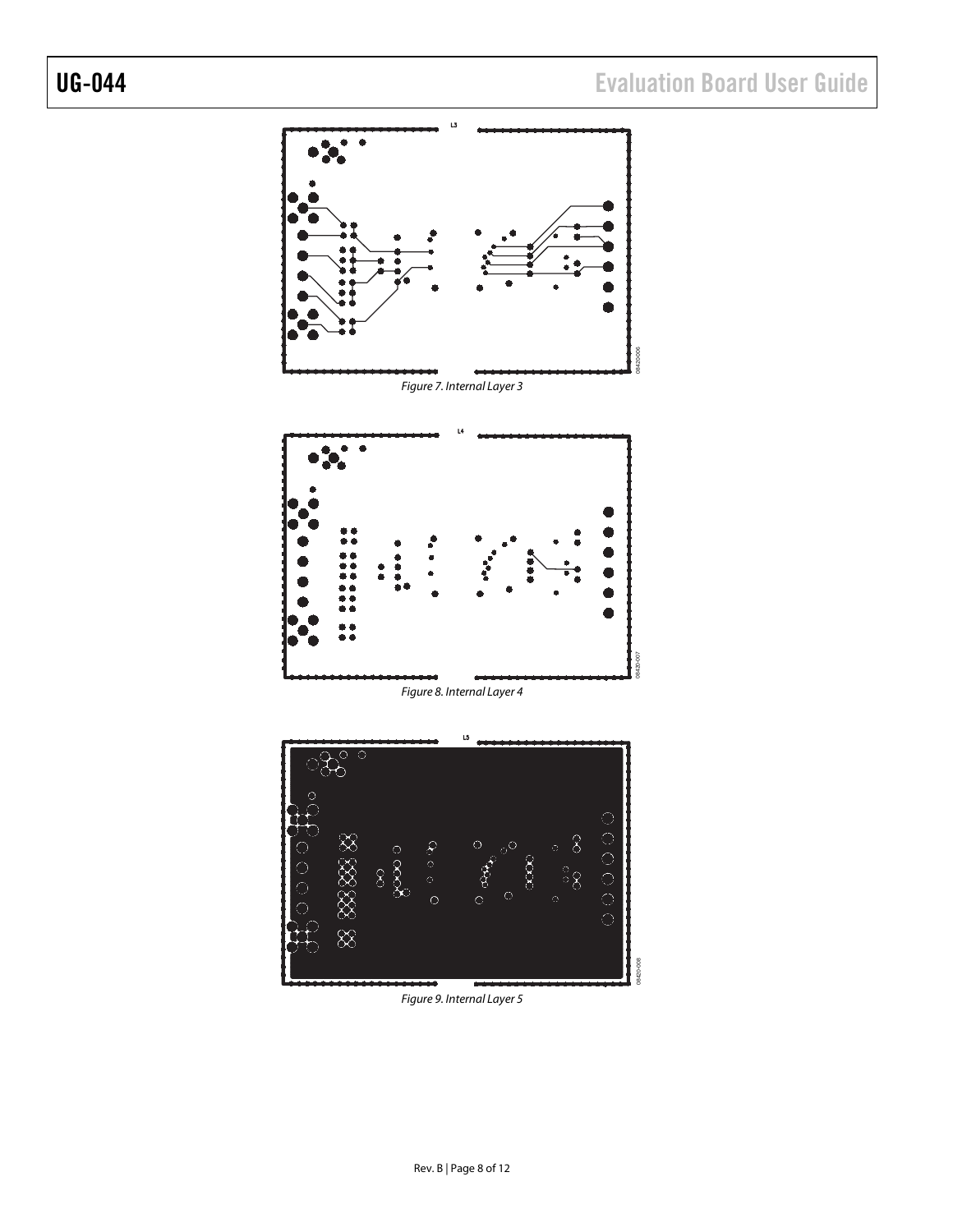# Evaluation Board User Guide Contract Contract Contract Contract Contract Contract Contract UG-044



*Figure 10. Bottom Solder Layer*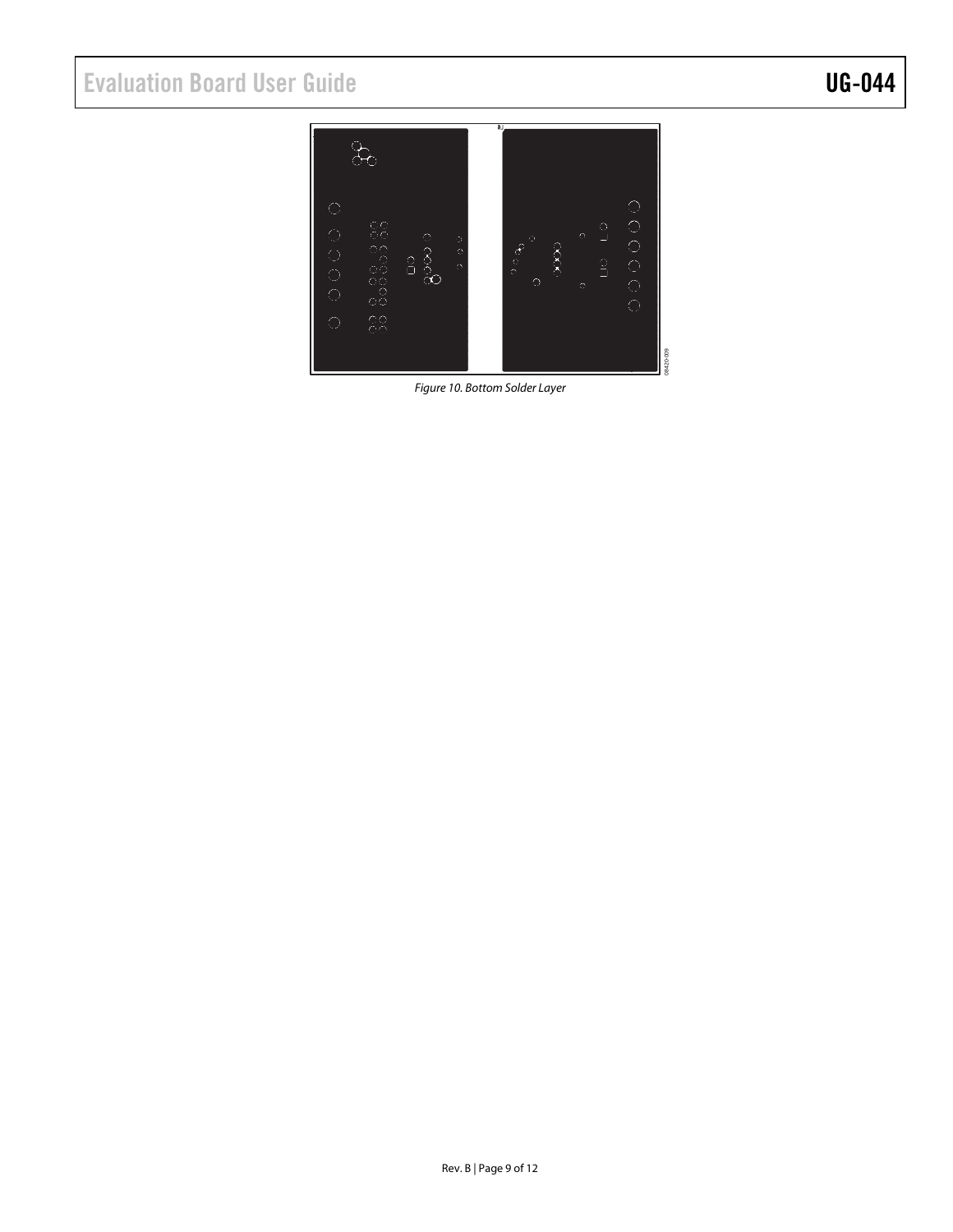# UG-044 Evaluation Board User Guide

## <span id="page-9-0"></span>ORDERING INFORMATION

### <span id="page-9-1"></span>**BILL OF MATERIALS**

#### **Table 4.**

| Quantity       | <b>Reference Designator</b>                         | <b>Description</b>                                       | <b>Supplier</b>           | Part No.                        |
|----------------|-----------------------------------------------------|----------------------------------------------------------|---------------------------|---------------------------------|
| 4              | R1, R2, R3, R4                                      | Resistor, size 0805 (not inserted)                       | Not inserted              | Not inserted                    |
|                | R <sub>6</sub>                                      | Resistor, 0 $\Omega$ , size 0805                         | Vishay Draloric           | CRCW08050000Z0EA                |
|                | <b>RT</b>                                           | Resistor, 120 $\Omega$ , size 0805                       | Multicomp                 | MC 0.1W 0805 1%                 |
|                | RT <sub>1</sub>                                     | Resistor, size 0805 (not inserted)                       | Not inserted              | Not inserted                    |
| 4              | C1, C5, C6, C7                                      | Capacitor, size 0805, 100 nF                             | Multicomp                 | MCCA000274                      |
| 2              | C <sub>2</sub> , C <sub>8</sub>                     | Capacitor, size 0805, 10 µF                              | <b>AVX</b>                | 0805ZD106KAT2A                  |
|                | C <sub>3</sub>                                      | Capacitor, tantalum, Case C, 22 µF                       | <b>AVX</b>                | TAJC226K016RNJ                  |
| 2              | C4, C9                                              | Capacitor, size 0805, 10 nF                              | <b>AVX</b>                | 08053C103KAT2A                  |
|                | J1                                                  | CON\POWER2, 2-pin terminal block (5 mm pitch)            | <b>Camden Electronics</b> | CTB5000/2                       |
| $\overline{2}$ | J2, J3                                              | PCB SMB jack (square)                                    | Multicomp                 | 24-14-2-TGG                     |
|                | J4                                                  | CON\POWER6, 6-pin terminal block                         | <b>Camden Electronics</b> | CTB5000/6                       |
|                | J8                                                  | CON\POWER4, 4-pin terminal block                         | <b>Camden Electronics</b> | CTB5000/4                       |
| 2              | LK1, LK4                                            | 4-pin $(2 \times 2)$ , 2.54 mm header and shorting block | Harwin                    | M20-9953646 and<br>M7566-05     |
| 2              | LK2, LK3                                            | 6-pin $(3 \times 2)$ , 2.54 mm header and shorting block | Harwin                    | M20-9953646 and<br>M7566-05     |
| 3              | LK5, LK6, LK14                                      | 2-pin $(1 \times 2)$ , 2.54 mm header and shorting block | Harwin                    | M20-9953646 and<br>M7566-05     |
| 1              | U1                                                  | 20-lead, wide-body SOIC                                  | Analog Devices, Inc.      | ADM2582EBRWZ or<br>ADM2587EBRWZ |
| $\overline{2}$ | GND1, GND2                                          | Test point, black                                        | Vero Technologies         | 20-2137                         |
| $\overline{2}$ | VCC, VISO                                           | Test point, red                                          | Vero Technologies         | 20-313137                       |
| 8              | $RXD$ , $RE$ , $DE$ , $TXD$ , $A$ , $B$ , $Y$ , $Z$ | Test point, yellow                                       | Vero Technologies         | 20-313140                       |

#### <span id="page-9-2"></span>**RELATED LINKS**

| Resource        | <b>Description</b>                                                                           |
|-----------------|----------------------------------------------------------------------------------------------|
| <b>ADM2582E</b> | 16 Mbps, 2.5 kV rms Signal and Power Isolated RS-485 Transceiver with ±15 kV ESD Protection  |
| <b>ADM2587E</b> | 500 kbps, 2.5 kV rms Signal and Power Isolated RS-485 Transceiver with ±15 kV ESD Protection |
| AN-960          | RS-485/RS-422 Circuit Implementation Guide                                                   |
| AN-0971         | Recommendations for Control of Radiated Emissions with <i>isoPower Devices</i>               |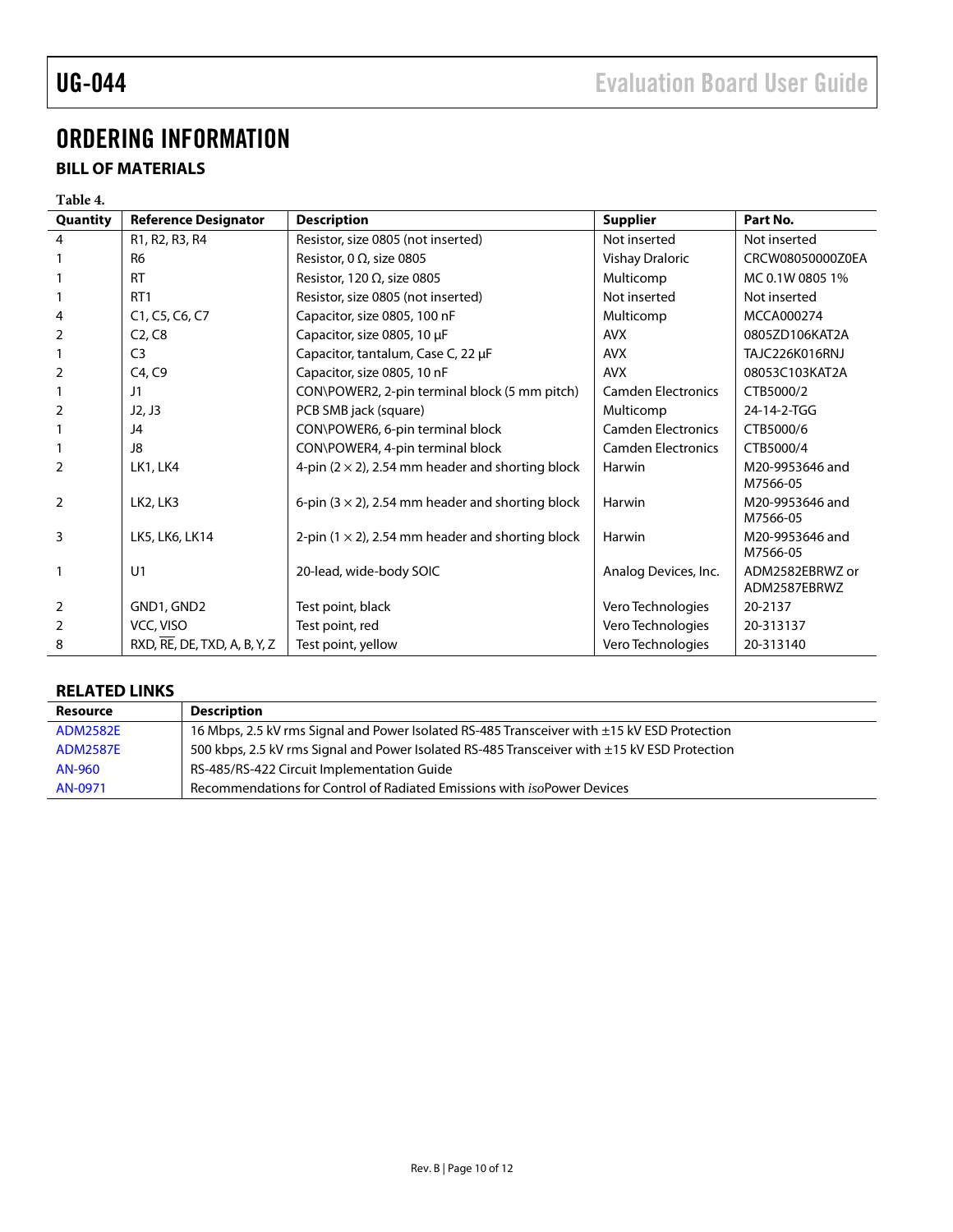## **NOTES**